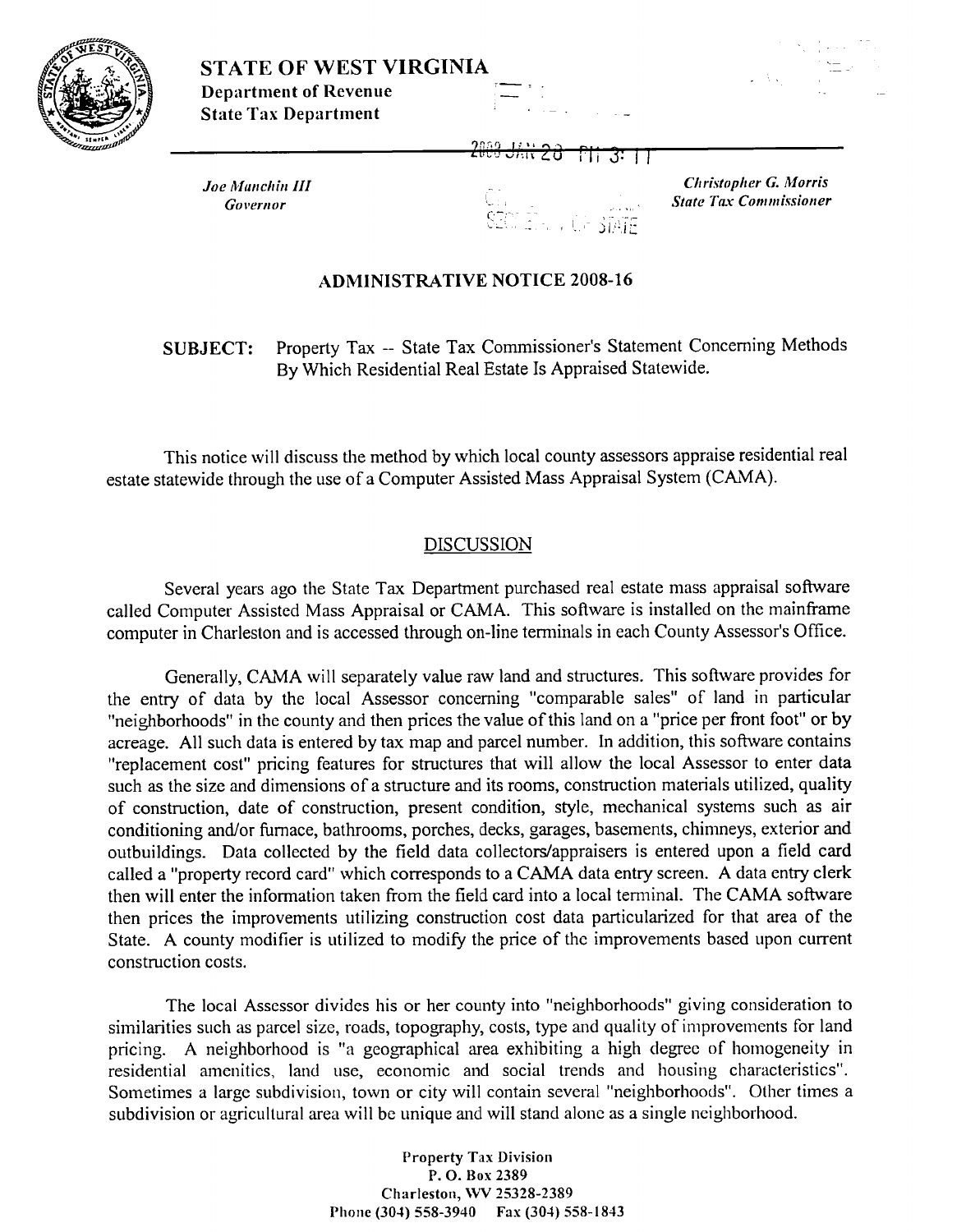## \* Administrative Notice 2008-16 *Page 2*

The County Clerk prepares a "Certificate of Transfer" which will state change of ownership, legal description and whether the transfer is deed stamp exempt or not and whcther consideration was paid. The County Clerk provides these "Certificates of Transfer" to the Assessor.

The Assessor will receive a copy of the "Certificate of Transfer" for each such conveyance. The Assessor, by tax map and parcel number, will enter into the computer these "transfers" indicating the "consideration" paid for a particular parcel but also indicating by "validity code" whether the sale is a "valid sale", "involved additional parcels", "not open market", "changed after sale", "related person", "forced sale", "land contract", "construction costs" or "included personal property".

Based upon the "transfer" values, that are identified by the Assessor as being valid armslength sales as defined by State law, the Assessor will generate a "price per front foot" for smaller parcels or a monetary per acre value for larger parcels in each neighborhood. Again all data is entered by tax map and parcel number. In those "neighborhoods" where there have been insufficient numbers of "transfers" of unimproved land to generate a "price per fiont foot" or a monetary per acre value, the Assessor will take a valid "transfer" price for an improved parcel, value the improvements and subtract the price of the improvements to arrive at a value for the land. This method, commonly referred to as a "land residual method", will then generate a "price per fiont foot" or a per acre value for the raw land in that neighborhood. Each parcel is physically reviewed and adjustments applied to reflect individual variations with each neighborhood.

Mapping is crucial to any mass appraisal. The county tax maps have been generated over the years utilizing recorded plats, recorded descriptions and aerial photography. Tax map and parcel numbers are assigned to each parcel in the county. Based upon lot measurement or acreage derived by mapping, lot dimensions or acreage is entered into the CAMA system by tax map and parcel number for each lot or parcel. The "price per fiont foot" or acreage value for the neighborhood is then applied to each lot or parcel in the neighborhood, as the case may be, to arrive at an appraised value for the land. This appraised value will reflect market value for the subject land

Field data collection is the key to "pricing" an improvement. The field data collector or appraiser will visit the structure. He will note on the "property record card" the type of structure, the exterior walls, the style of the structure, the age of the structure, the living accommodations to include total number of rooms, bedrooms, family rooms, plumbing, basement, heating, attic, physical condition, other features such as recreation room area, finished basement living area, basement garage, unfinished area, grade factor, cost and design factor and CDU (condition, desirability and utility factor). The field data collector or appraiser will measure the structure and other structures on the lot or parcel and note on the "property record card" the dimensions of each structure and will draw a ground floor sketch of the dwelling or main structure and additions. Finally, the field data collector or appraiser will visit the "other buildings and yard improvements" and note on the "property record card" the "type code", "quantity", "year", "size", "grade", and "condition" of the other improvements. The data entered on the "property record card" is then entered into the CAMA system by the data entry clerk and the CAMA system then generates the depreciated replacement cost value, which is market value of the improvements.